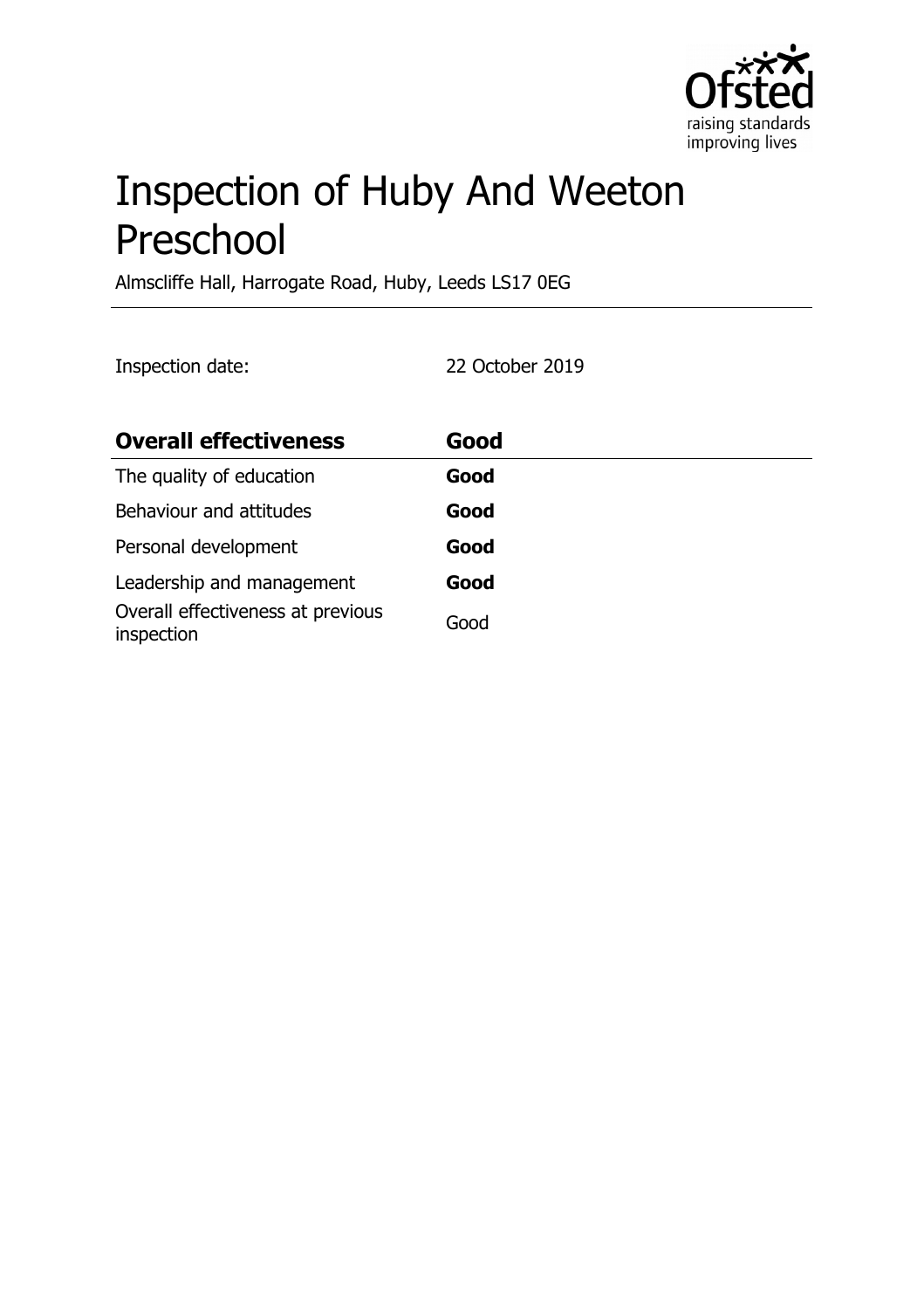

## **What is it like to attend this early years setting?**

### **The provision is good**

Children are happy and enjoy their time at the pre-school. They enjoy a wide range of experiences to help them develop across all areas of the curriculum. Children direct their own play and are eager to learn. For instance, they choose to play with the dolls, dress up and pretend to go on holiday. Staff join in with children and skilfully extend their play. Children talk about their past experiences of visiting France. They describe how to get there and suggest different things they can do as they develop their imagination.

Children form secure attachments with the kind and caring staff. They regularly seek staff out to involve them in their learning. Children enjoy listening to stories with a familiar adult. They cosy up in the book corner as they share numerous books. Children are engrossed in the story. They extend their communication and language skills as they chat to staff about the main events and different characters.

The manager is ambitious and has a clear vision for providing high-quality, inclusive care and education to all children. Staff are passionate about giving children the best start in life. They are good role models and teach children right from wrong. A consistent approach is applied to help children understand the expectations of their behaviour.

## **What does the early years setting do well and what does it need to do better?**

- $\blacksquare$  Staff take time to get to know children's individual personalities. They find out what children understand, know and can do. Staff carefully observe children and work together to plan a range of activities to challenge them. They use children's interests as a starting point and extend on these to help children learn and develop new skills.
- $\blacksquare$  The environment is well organised. Staff think carefully about the layout so that it promotes children's curiosity and interest. Overall, children have access to a good variety of activities to support their learning and development. However, staff have not fully explored all ways to promote opportunities for children to learn about people and communities beyond their immediate experience.
- Staff are positive and praise children for having a go. Children are well behaved and develop a 'can-do' attitude as they try out new skills. They are encouraged to make independent choices. However, on some occasions, staff complete tasks for children which they are able to do for themselves.
- Children's physical development is supported well. They enjoy their time outside and have plenty of opportunities to be active. They ride bikes and scooters, play chasing games and throw and catch balls.
- Parents speak highly about the setting. Staff involve parents in their children's learning and keep them well informed about what their children are doing on a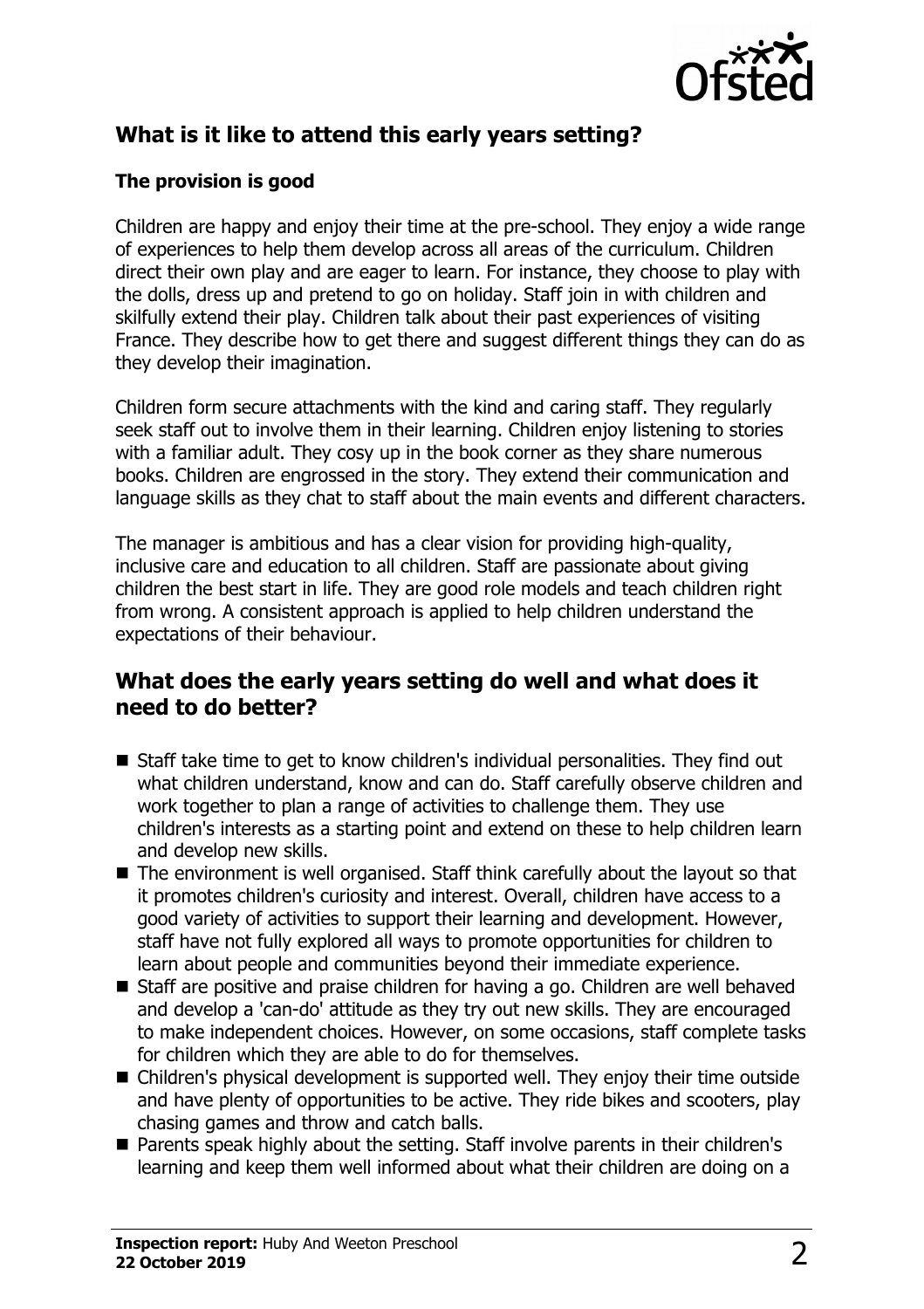

daily basis. For example, children have recently completed a home learning task where they made bug houses and brought them into the setting to share with their friends.

- $\blacksquare$  Managers and staff work in partnership with additional settings that children attend. They regularly share information about children's interests and development to strengthen children's learning and ensure a consistent approach.
- $\blacksquare$  The manager monitors staff performance through regular supervisions and appraisals. She observes staff as they interact with children and gives them feedback to help them develop their practice. Staff attend regular training events and share good practice with other early years providers to keep their knowledge up to date.
- The manager obtains feedback form parents, children and staff to help her reflect on the setting. Together they have identified areas which they would like to improve. For example, there are plans in place to renovate the outdoor area so that children can enjoy more outdoor learning experiences.

## **Safeguarding**

The arrangements for safeguarding are effective.

Managers and staff know what signs and symptoms might indicate a child is at risk of harm. They understand how to identify and report any concerns they may have about a child's welfare. The manager ensures staff keep their knowledge up to date and all staff are aware of wider child protection issues. When appointing new staff, the manager follows safer recruitment procedures to assure her that staff are suitable and have the skills they need to fulfil their roles.

## **What does the setting need to do to improve?**

#### **To further improve the quality of the early years provision, the provider should:**

- $\blacksquare$  enhance the range of experiences that help children to learn about their own community and those of others
- $\blacksquare$  make the most of all opportunities to further support children's growing independence skills.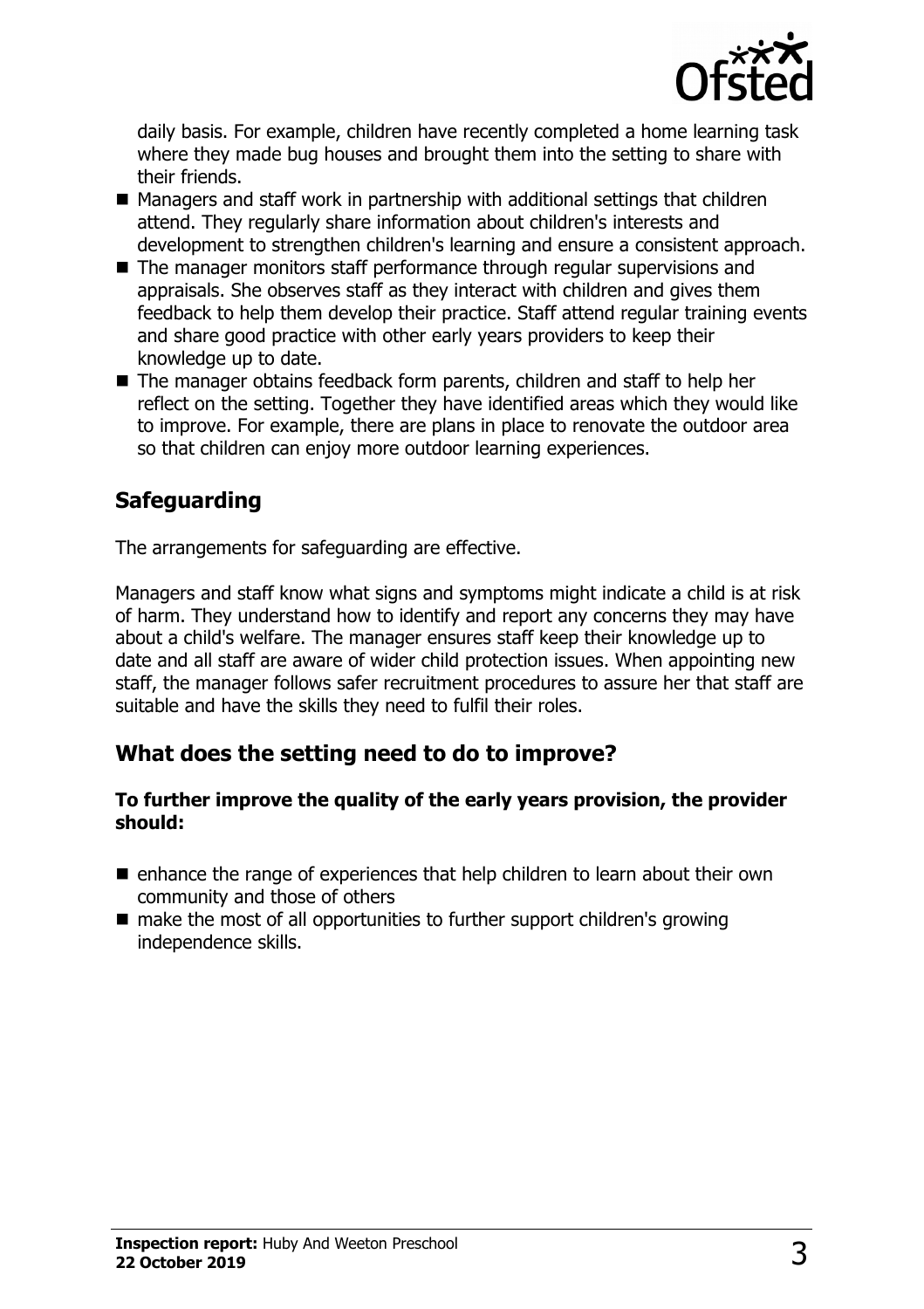

| EY435800                                                                             |
|--------------------------------------------------------------------------------------|
| North Yorkshire                                                                      |
| 10074953                                                                             |
| Childcare on non-domestic premises                                                   |
| Early Years Register, Compulsory Childcare<br>Register, Voluntary Childcare Register |
| Sessional day care                                                                   |
| 2 to $4$                                                                             |
| 24                                                                                   |
| 15                                                                                   |
| Huby and Weeton Preschool                                                            |
| RP909318                                                                             |
| 07815678338                                                                          |
| 18 May 2016                                                                          |
|                                                                                      |

## **Information about this early years setting**

Huby And Weeton Preschool registered in 2011. The setting employs four members of childcare staff, all of whom hold appropriate early years qualifications at level 3. The setting opens from Monday to Friday during term time. Sessions are from 9am to 3pm on Monday and Tuesday, from 9am to 1.30pm on Wednesday and Thursday, and from 9am to 1pm on Friday. The setting provides funded early education for two-, three- and four-year-old children.

## **Information about this inspection**

#### **Inspector**

Clare Cotton

#### **Inspection activities**

- $\blacksquare$  The inspector and the manager completed a 'learning walk' to understand how the early years provision and the curriculum are organised.
- $\blacksquare$  A joint observation was carried out by the inspector and the manager.
- $\blacksquare$  The inspector held discussions with committee members, staff, children and parents at appropriate times during the inspection.
- $\blacksquare$  A meeting was held between the inspector and the manager.
- The inspector looked at a sample of documentation. This included evidence of staff suitability and training.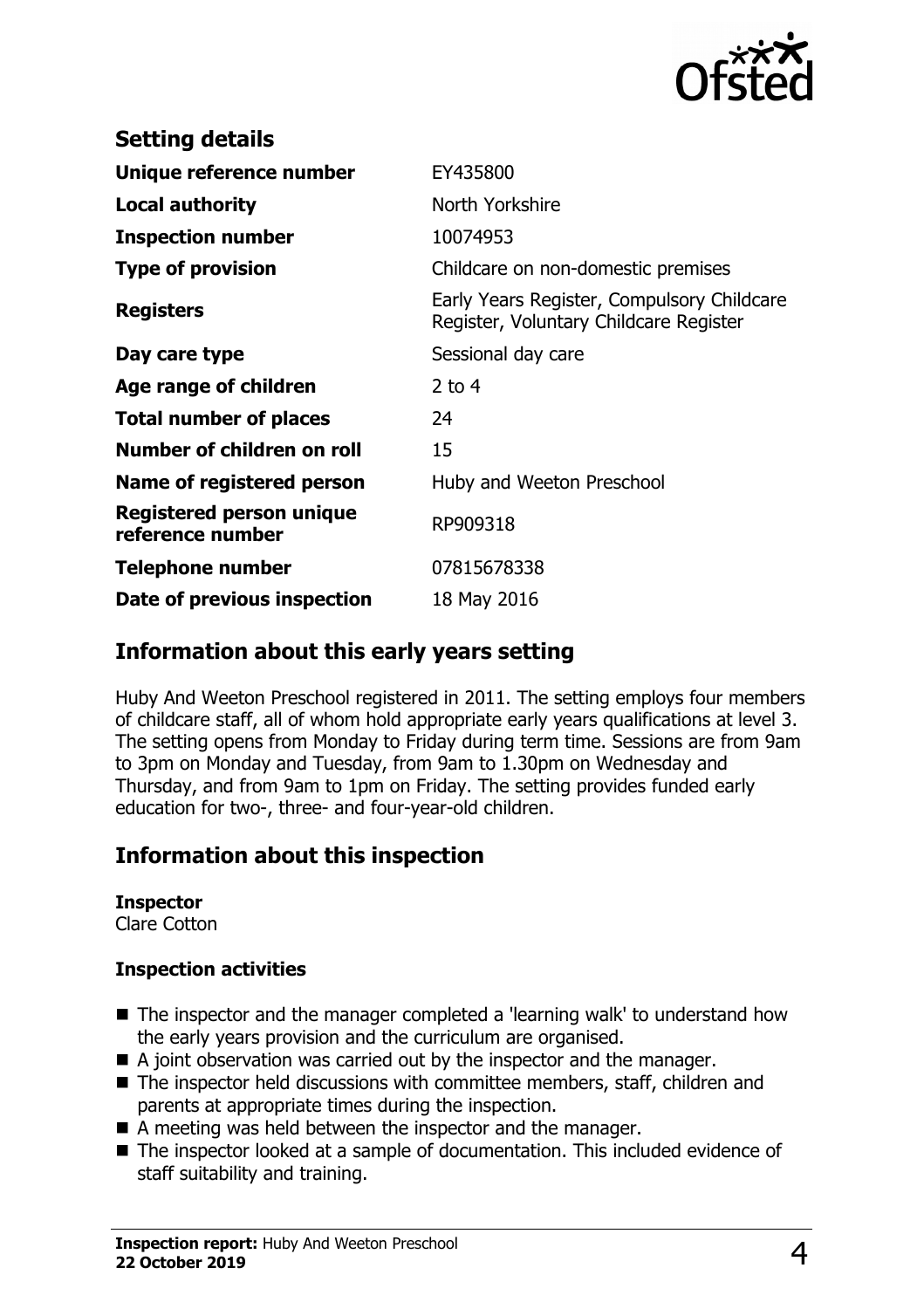

We carried out this inspection under sections 49 and 50 of the Childcare Act 2006 on the quality and standards of provision that is registered on the Early Years Register. The registered person must ensure that this provision complies with the statutory framework for children's learning, development and care, known as the early years foundation stage.

If you are not happy with the inspection or the report, you can [complain to Ofsted.](http://www.gov.uk/complain-ofsted-report)